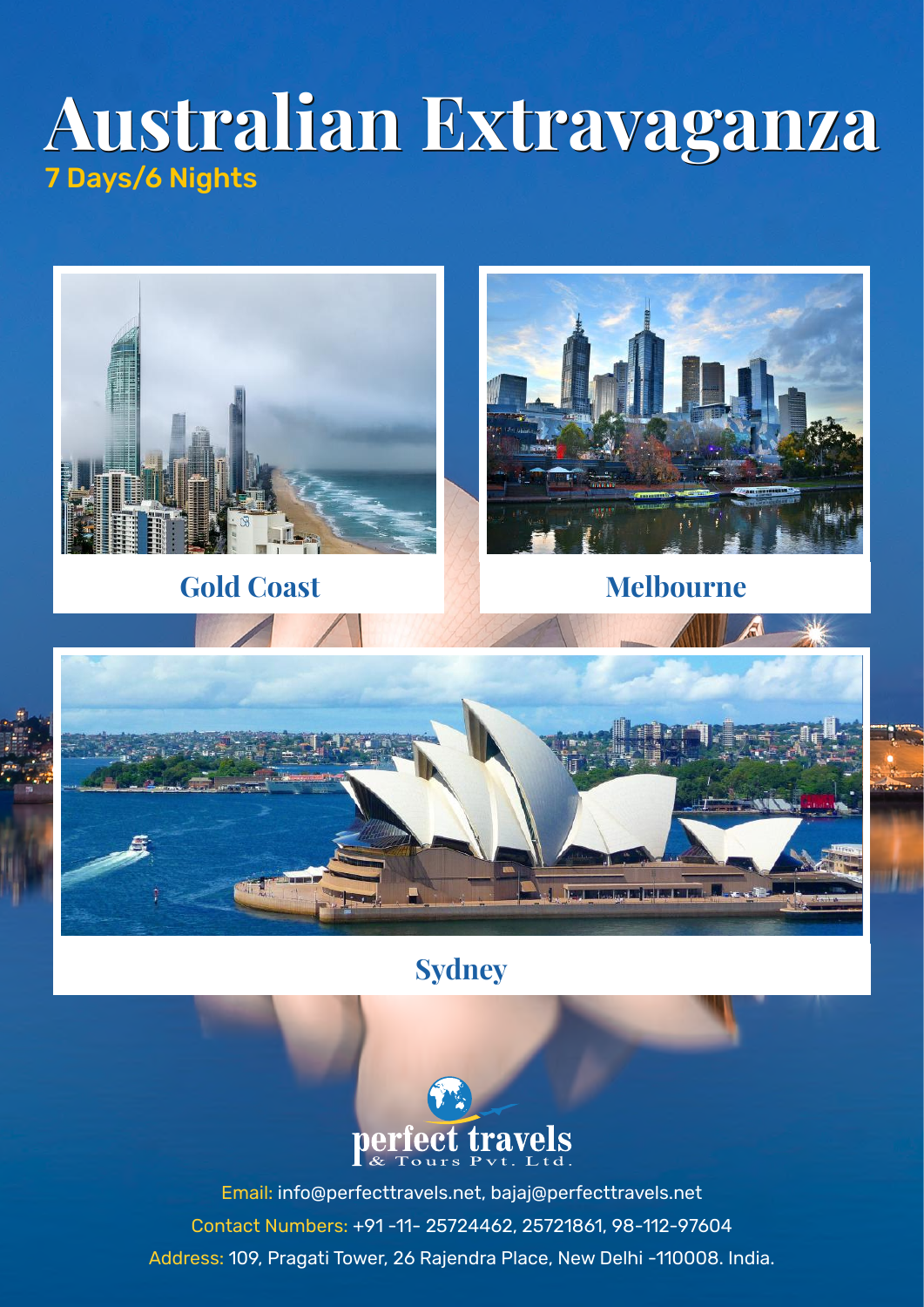

# 2 NIGHTS MELBOURNE / 2 NIGHTS GOLD COAST / 2 NIGHTS SYDNEY

#### Day: 01

- Arrive Melbourne Tullamarine Airport within 20:00 hrs & Transfer to Hotel. Check-in (Early Checkin is Not Guaranteed).
- Overnight at your Hotel.

## Day: 02

- Breakfast. Morning Half Day SIC Melbourne City Tour, later proceed for the guided 1Hr Melbourne Cricket Ground (MCG) tour to be followed by 1 Hour Melbourne Yarra River Cruise. Return to Hotel.
- Overnight at your Hotel.

### Day: 03

- Breakfast. Depart to Melbourne Tullamarine Airport by SIC Transfer for flights within 23:00 hrs. Arrive Brisbane or Gold Coast Airport within 23:30 hrs and SIC Transfer to your Hotel.
- Overnight at your Hotel.

#### Day: 04

- Breakfast. Return SIC transfer for Dreamworld admission.
- Overnight at your Hotel.

#### Day: 05

- Breakfast. Check-out & SIC transfer to Brisbane or Gold Coast Airport. Arrive Sydney Airport within 2100hrs & SIC Transfer to your Hotel.
- Overnight at your Hotel.

#### Day: 06

Breakfast. Morning Half Day SIC Sydney City Tour with views of Opera House & Harbour Bridge and visit to Manly Beach, etc, later proceed to Sea Life Aquarium at Darling Harbour to exchange Combo 2 Pass voucher for admissions to Sea Life Aquarium + Sydney Tower Eye with 4D Experience.Evening proceed to King Street Wharf # 5, Darling Harbour by 1850-1900hrs to join Sydney ShowBoat Indian Dinner.

Continue...

Email: info@perfecttravels.net, bajaj@perfecttravels.net Contact Numbers: +91 -11- 25724462, 25721861, 98-112-97604 Address: 109, Pragati Tower, 26 Rajendra Place, New Delhi -110008. India.